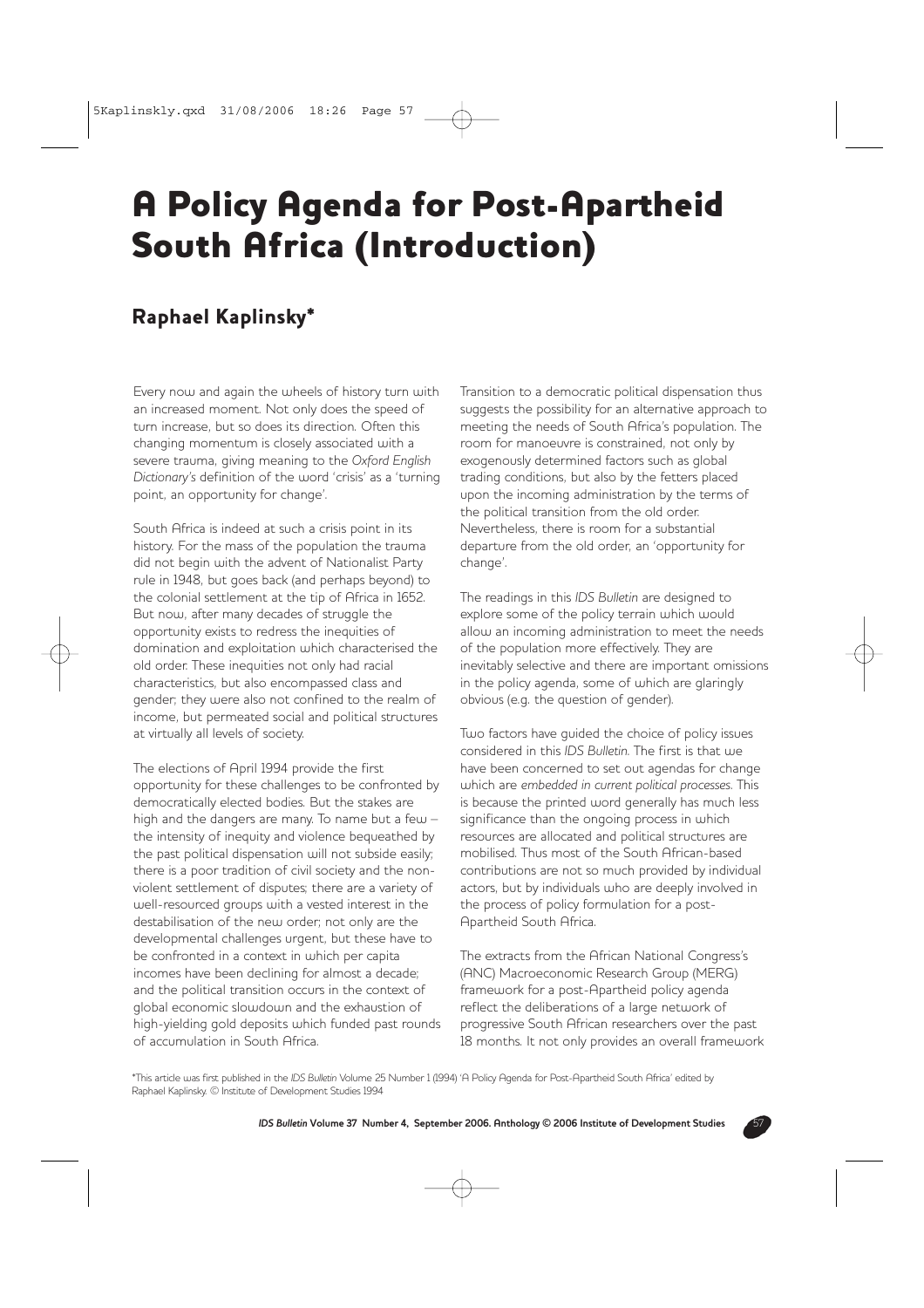for economic and social policy but is also closely linked into the evolving policy thinking of the ANC, which is likely to dominate the post-Apartheid political process. Similarly, Tito Mboweni, the Deputy Head of the ANC's Department of Economic Planning, has been centrally involved in the evolution of the ANC's economic thinking over the past three years and has played a particularly important role in liaising with the business community. His views on the political pressures which an incoming policy administration will face provide an important insight into some of the factors constraining policy evaluation in the future.

It is widely agreed that the key to South Africa's economic future lies in a revival of industrial growth. There has been an agreed division of labour between the ANC, the Congress of South African Trade Unions (COSATU) and external funders of strategic policy formulation that the definition of an industrial policy agenda would be undertaken by a large research team working closely with COSATU. The article by Avril Joffe, David Kaplan, Raphael Kaplinsky and David Lewis summarises the results of approximately 30 person-years of research effort into industrial strategy and follows from detailed sectoral investigations domestically and abroad. Claudia Manning and Angela Mashigo participated in this research programme and were responsible for the evolution of policy thinking directed towards Black microenterprises. This is obviously a critical area of policy, given the very high levels of unemployment (in excess of 40 per cent of the labour force) which currently prevail. Policies towards foreign direct investment are closely allied to the revival of industrial growth and form an important context for South Africa's external relations. Max Sisulu was formerly Head of the ANC's Department of Economic Planning and will be heading the new National Institute of Economic Planning. His collaboration with Institute of Development Studies (IDS) scholars on the evolution of policies towards foreign investors is thus also likely to be reflected in the policy agendas of the new administration.

Without a peaceful environment in which there is space for civil society, there can be little hope of any policy agenda working in South Africa. The Institute for Democratic Alternatives in South Africa (IDASA) has been centrally involved in monitoring violence in the past and will play an important role in the monitoring of the elections on 27 April. Thus Paul

Graham's contribution reflects not only his personal views but also the role which IDASA has played in the evolution of policy thinking with respect to the promotion of civil society in the post-Apartheid era.

Finally, but perhaps most importantly, South Africa's future lies in the hands of its own population. The inequities of Apartheid have also been reflected in the low level of investment in education and training for the mass of the population. Thus human resource development lies at the heart of policy formulation for a viable economic future. The article by Pundy Pillay and Christopher Colclough addresses these critical issues at the level of primary and secondary education; Pundy Pillay participated in the COSATU industrial strategy project, and also plays an important role in the evolution of ANC policy towards education; Christopher Colclough is also advising the ANC on educational policy. The contribution by Brenda Gourlay and Michael Morris concentrates on the challenges facing the tertiary education sector; Brenda Gourlay is Acting Vice Chancellor of the University of Natal and Michael Morris was formerly the convenor of the trade union of progressive university teachers.

The second factor determining the choice of content for this *IDS Bulletin* concerns *the extent to which policy thinking in South Africa can be informed by the experience of other countries which have confronted similar challenges*. We have particularly concentrated here on those areas in which IDS Fellows have practical experience, and in which they are linked to the policy process in South Africa. Merle and Michael Lipton have just begun a large project with the ANC's agricultural policy group. Their contribution addresses the major challenges facing agricultural policy – particularly with respect to small-scale Black farmers – and is based upon their experience in other developing countries. Charles Harvey and Carolyn Jenkins reflect a combination of policy experience in sub-Saharan Africa and research into the financial system in South Africa, and address themselves to the problems entailed in using the financial system to promote redistribution. Philip Daniel has worked on mineral policy development in a large range of developing economies, and he considers what relevance this comparative experience has for the evolution of policy towards South Africa's large mineral sector. Finally, Roland Brown, Christopher Colclough, Michael Faber and Raphael Kaplinsky all bring the insights obtained from